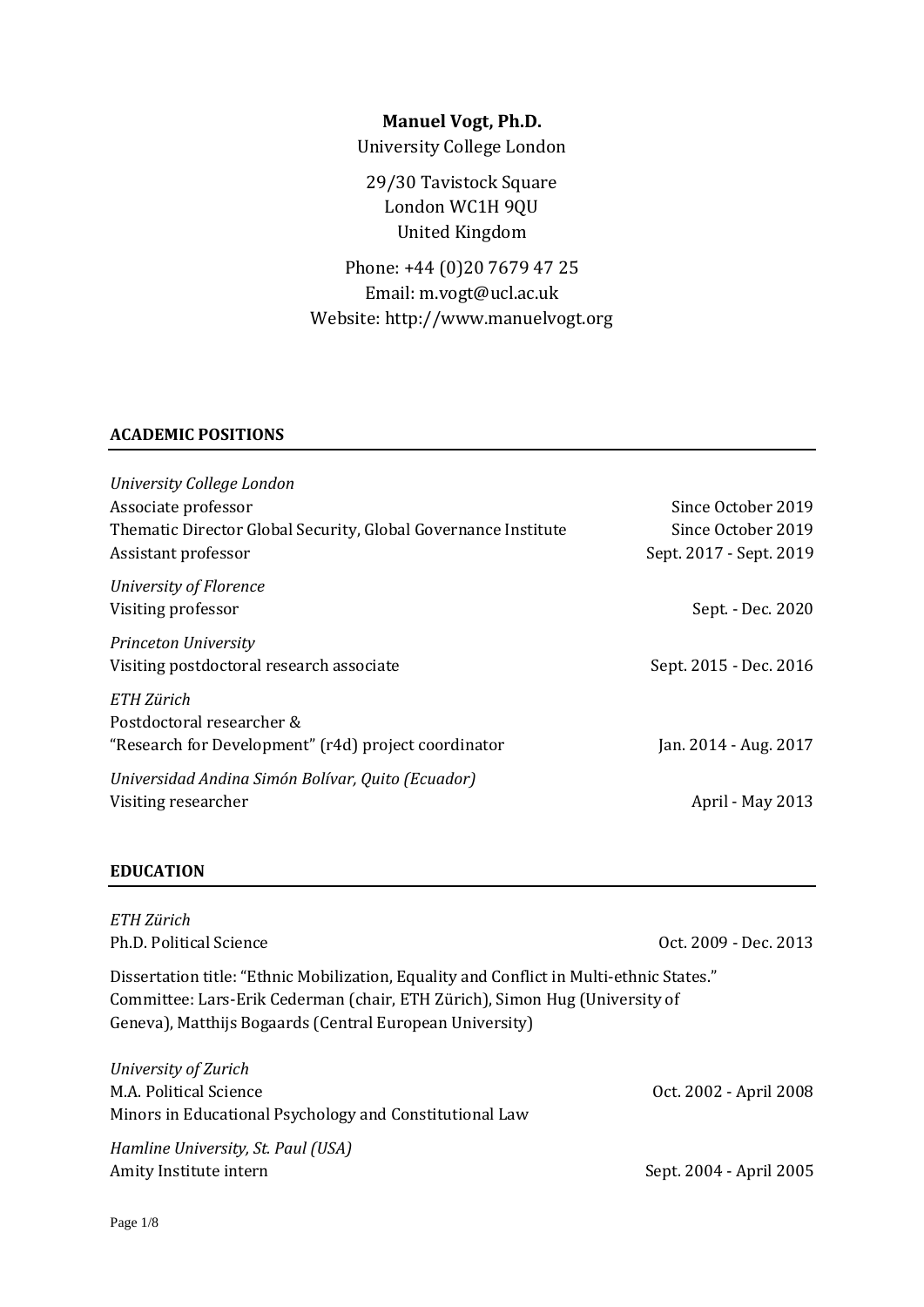## **PUBLICATIONS**

#### **Books**

2019. *Mobilization and Conflict in Multiethnic States.* New York: Oxford University Press.

Reviewed by Idean Salehyan (2020) in *Perspectives on Politics* 18(3): 971-972.

#### **Peer-reviewed Articles**

Forthcoming. "From Claims to Violence: Signaling, Outbidding, and Escalation in Ethnic Conflict" (with Kristian Skrede Gleditsch and Lars-Erik Cederman). *Journal of Conflict Resolution*.

2018. "Ethnic Stratification and the Equilibrium of Inequality: Ethnic Conflict in Postcolonial States." *International Organization* 72(1): 105-37.

2017. "Dynamics and Logics of Civil War" (with Lars-Erik Cederman). *Journal of Conflict Resolution* 61(9): 1992-2016.

2017. "Language, Religion, and Ethnic Civil War" (with Nils-Christian Bormann and Lars-Erik Cederman). *Journal of Conflict Resolution* 61(4): 744-771.

2016. "A New Dawn? Indigenous Movements and Ethnic Inclusion in Latin America." *International Studies Quarterly* 60(4): 790-801.

2015. "The Disarticulated Movement: Barriers to Maya Mobilization in Post-Conflict Guatemala." *Latin American Politics and Society* 57(1): 29-50.

2015. "Integrating Data on Ethnicity, Geography, and Conflict: The Ethnic Power Relations Data Set Family" (with Nils-Christian Bormann, Seraina Rüegger, Lars-Erik Cederman, Philipp Hunziker, and Luc Girardin). *Journal of Conflict Resolution* 59(7): 1327-1342.

## **Book Chapters**

2016. "Escaping the Resource Curse: How Power-sharing Prevents Ethnic Conflict over Resource Wealth in Africa." In Toyin Falola and Jamaine Abidogun (eds.): *Issues in African Political Economies*. Durham, NC: Carolina Academic Press, 199-226.

2016. "Democracy, Ethnic Exclusion, and Civil Conflict: The Arab Spring Revolutions from a Global Comparative Perspective" (with Nils-Christian Bormann and Lars-Erik Cederman). In David A. Backer, Ravi Bhavnani, and Paul Huth (eds.): *Peace and Conflict 2016*. London, UK: Routledge, 73-82.

2013. "Staat und Volk – was sonst?" [The State and the People – and What Else?] (with Frank Schimmelfennig). In: Hanspeter Kriesi and Lars Müller (eds.): *Herausforderung Demokratie*. Zürich: NCCR Democracy und Lars Müller Publishers, 152-181.

#### **Non-peer Reviewed Articles**

2015. "Introducing the Ethnic Power Relations Data Family" (with Nils-Christian Bormann and Lars-Erik Cederman). Newsletter for the American Political Science Association's (APSA) Comparative Politics Section. 25(1).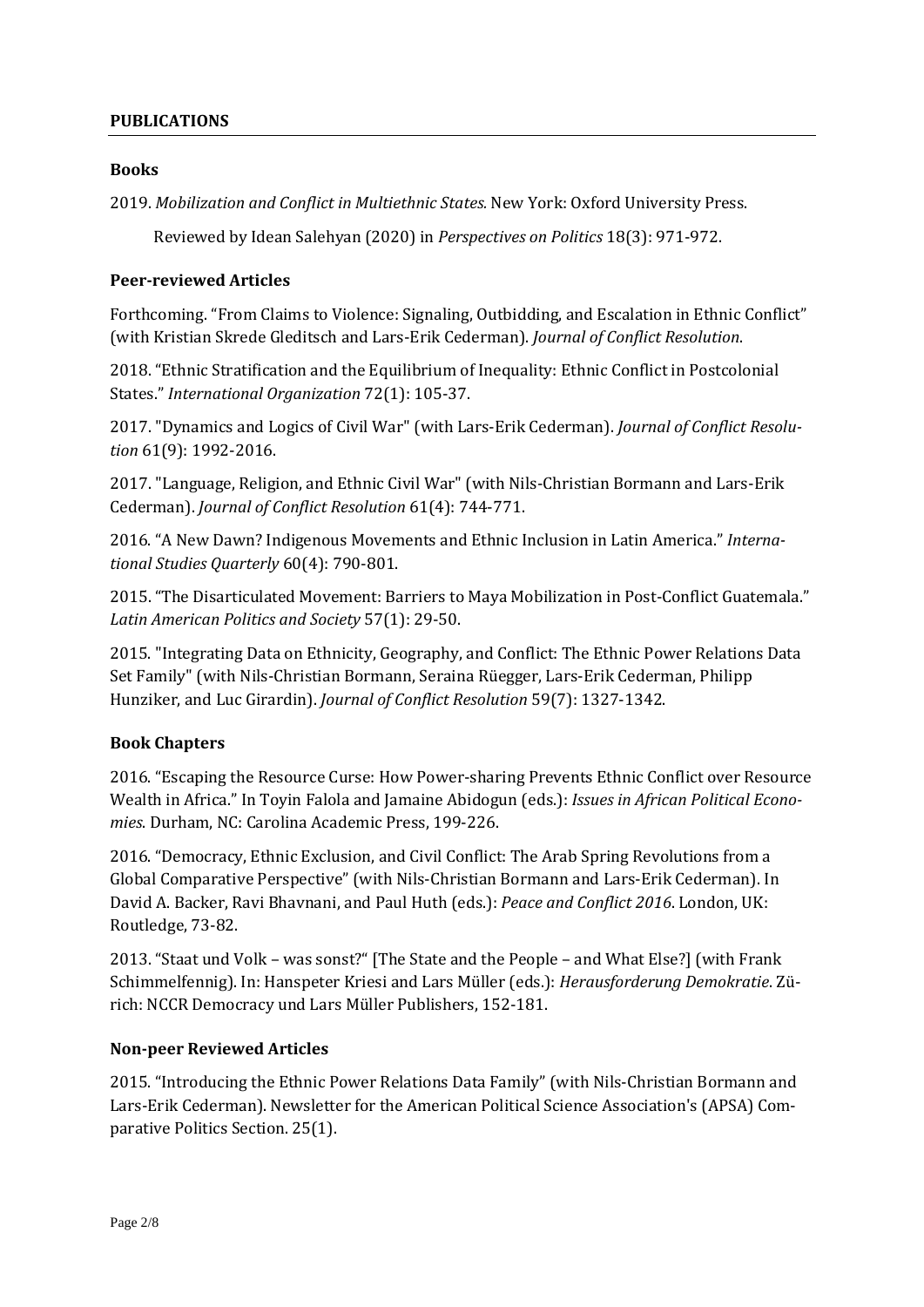2012. "Escaping the Resource Curse: Ethnic Inclusion in Resource-rich States in West Africa". Swisspeace Working Paper 3/2012. Online: http://www.swisspeace.ch/fileadmin/user\_upload/Media/Publications/WP3\_2012.pdf

2012. "The Arab Spring and the Forgotten Demos" (with Nils-Christian Bormann and Lars-Erik Cederman). Working Paper No. 52, National Centre of Competence in Research (NCCR). Online: http://www.nccr-democracy.uzh.ch/publications/workingpaper/pdf/WP\_52.pdf

*Translated to German*: 2013. "Der Arabische Frühling und die Bestimmung der demokratischen Gemeinschaft." In: Andreas Auer (ed.): *Demokratisierung im arabischen Raum*. Zurich: Schulthess, 163-186.

2007. "Ethnic Exclusion and Ethno-Nationalist Conflicts. How the Struggle over Access to the State Can Escalate: A Quantitative and Qualitative Analysis of West Africa." Working Paper No. 18, National Centre of Competence in Research (NCCR). Online:

http://www.nccr-democracy.uzh.ch/publikationen/workingpaper/ethnic-exclusion-and-ethnonationalist-conflicts-how-the-struggle-over-access-to-the-state-can-escalate-a-quantitative-andqualitative-analysis-of-west-africa/

## **Newspaper Articles**

"Estimada Sra. Zury Ríos" (in response to Zury Ríos' letter to the editor of April 9, 2013). ["Dear Ms. Zury Ríos."] El Periódico (Guatemala). May 2, 2013.

"Y si mataran a Zury Ríos?" ["What if they killed Zury Ríos?"] El Periódico (Guatemala). March 26, 2013.

"Elfenbeinküste: Prekäre Rückkehr zum Frieden." ["Côte d'Ivoire: Precarious return to peace."] Infosperber (Switzerland, [www.infosperber.ch\)](http://www.infosperber.ch/). October 21, 2012.

"Kriegsverbrecher mit besten Siegeschancen." ["War criminal with best chances of winning elections."] 20 Minuten Online (Switzerland, [www.20min.ch\)](http://www.20min.ch/). November 5, 2011.

"Das System der weissen Eroberer." ["The system of the white conquerors."] Tages-Anzeiger (Switzerland). September 29, 2011.

"Guatemala: Die Herrschenden haben Mayas im Griff." ["Guatemala: The ruling class has a firm grip on Maya people."] Infosperber (Switzerland, [www.infosperber.ch\)](http://www.infosperber.ch/). September 24, 2011.

"El Movimiento Winaq y la Democracia." ["The Winaq Movement and Democracy."] El Periódico (Guatemala). September 9, 2011.

"Afrikas nächste verpasste Chance?" ["Africa's next lost opportunity?"] Tages-Anzeiger (Switzerland). December 24, 2010.

## **SELECTED ONGOING RESEARCH**

## **Working papers**

"Colonialism, Elite Networks, and the Origins of Ethnic Power-Sharing."

"From Claims to Violence: Signaling, Outbidding, and Escalation in Ethnic Conflict" (with Kristian Skrede Gleditsch and Lars-Erik Cederman).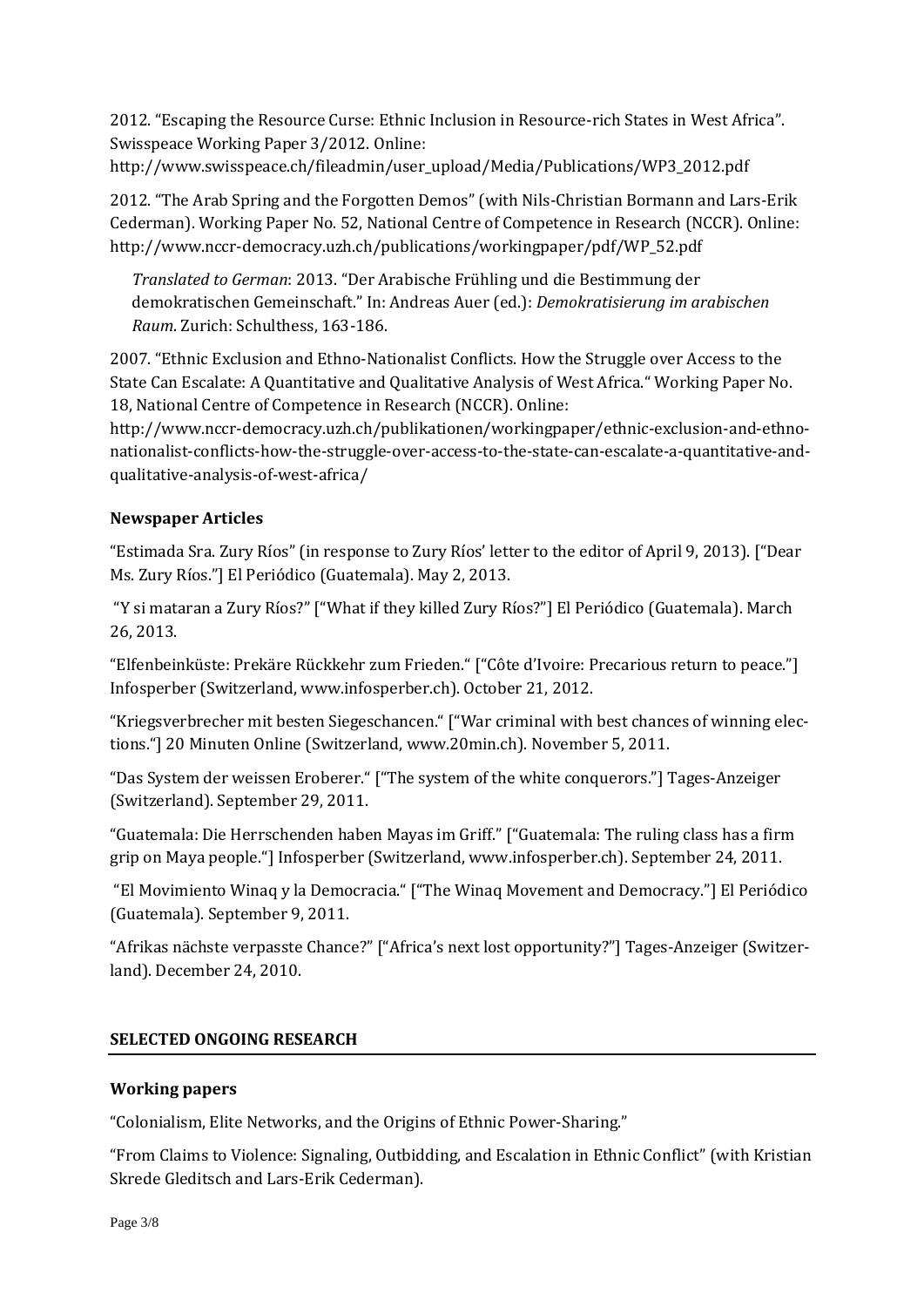"Revolutionary Ideologies and Political Violence."

"Religion and the Nation: How the Struggle for Self-Determination Fuels Religious Violence" (with Costantino Pischedda).

"The Political Futility of Counterinsurgency: State Violence and Electoral Support for the Left in Guatemala" (with Ricardo Sáenz de Tejada).

"Elite Networks and Political Order in Africa" (with Carles Boix).

"Ethnic Parties and Ethnic Voting in Latin America" (with Oliver Strijbis).

"*El agua vale más que el oro*: Mining and Social Protest in Latin America" (see "Project Grants" listed below).

## **GRANTS AND AWARDS**

### **Individual Grants**

| Harvesting Research Small Grant. Approx. USD 1'200.<br>Dean of Social and Historical Sciences Strategic Fund, UCL.                                                                                                                                                                                                                                                                                                                                                                | 2020        |
|-----------------------------------------------------------------------------------------------------------------------------------------------------------------------------------------------------------------------------------------------------------------------------------------------------------------------------------------------------------------------------------------------------------------------------------------------------------------------------------|-------------|
| Harvesting Research Small Grant. Approx. USD 2'400.<br>Dean of Social and Historical Sciences Strategic Fund, UCL.                                                                                                                                                                                                                                                                                                                                                                | 2019        |
| European Network for Conflict Research (ENCoRe). Approx. USD 700.<br>Short-term Scientific Mission at University of Essex (with Prof. Kristian S. Gleditsch)                                                                                                                                                                                                                                                                                                                      | 2015        |
| <b>Project Grants</b>                                                                                                                                                                                                                                                                                                                                                                                                                                                             |             |
| <b>Swiss National Science Foundation (SNF)</b><br>"El agua vale más que el oro: Mining and Social Protest in Latin America."<br>Approx. USD 400,000. With Simon Bornschier, Marco Steenbergen (University of Zurich),<br>and Livia Schubiger (Duke University).                                                                                                                                                                                                                   | 2014        |
| <b>Swiss National Science Foundation (SNF)</b><br>"Ethnic Power Relations and Conflict in Fragile States."<br>Approx. USD 3m. Headed by Lars-Erik Cederman (ETH Zürich), Simon Hug (University<br>of Geneva), Hamid E. Ali (American University in Cairo), Roch Yao Gnabeli (Université Félix<br>Houphouët-Boigny), Ricardo Sáenz de Tejada (USAC, Guatemala), Madhushree Sekher<br>(Tata Institute of Social Sciences, India), and Naison Ngoma (Copperbelt University, Zambia). | 2013        |
| <b>Awards</b>                                                                                                                                                                                                                                                                                                                                                                                                                                                                     |             |
| NCCR Knowledge Transfer Award                                                                                                                                                                                                                                                                                                                                                                                                                                                     | 2011 & 2013 |

For special achievements in transferring academic knowledge into society.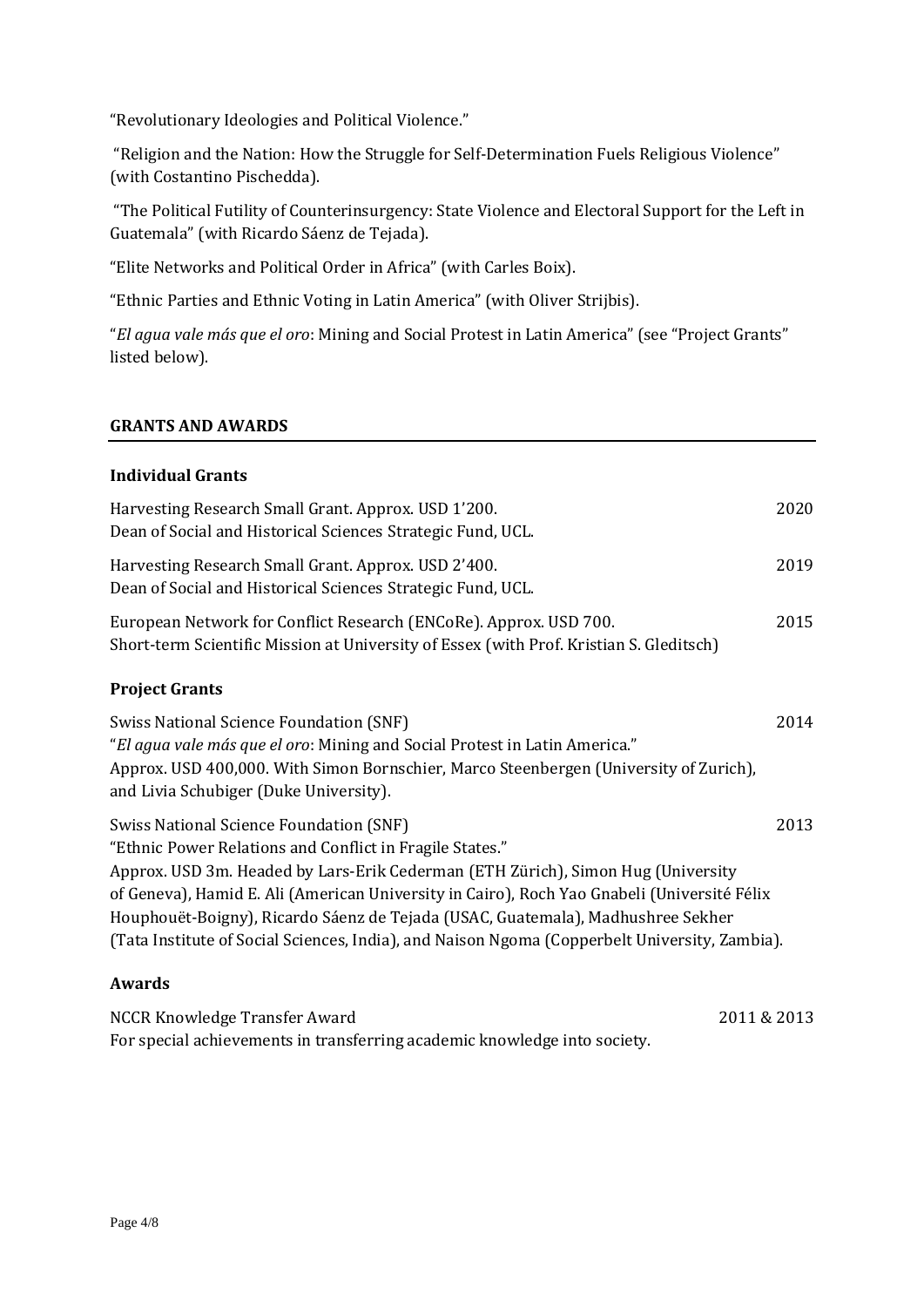# **FIELD RESEARCH**

| Ecuador                                                                               | 2013 |
|---------------------------------------------------------------------------------------|------|
| 31 elite interviews with party, state, and civil society leaders, parliamentarians,   |      |
| journalists, and academic experts.                                                    |      |
| Côte d'Ivoire and Gabon                                                               | 2012 |
| 63 elite interviews with political party and civil society leaders, parliamentarians, |      |
| journalists, and academic experts.                                                    |      |
| Guatemala                                                                             | 2011 |
| 59 elite interviews with party, state, and civil society leaders, parliamentarians,   |      |
| journalists, and academic experts.                                                    |      |

## **TEACHING**

## **Full Courses**

| University College London                                                          |                                      |
|------------------------------------------------------------------------------------|--------------------------------------|
| "Violent and Non-violent Conflict" (MSc core course)                               | Fall 2018, 2019                      |
| "Terrorism" (MSc course)                                                           | Spring 2019, 2020                    |
| "Strategies of Terrorism" (BSc course)                                             | Spring 2018-2020                     |
| "International Peace and Security" (MSc core course)                               | <b>Fall 2017</b>                     |
| ETH Zürich<br>"Political Order and Conflict" (MA seminar; with Lars-Erik Cederman) | Spring 2014, 2015, 2017              |
| <b>Short Courses and Guest Lectures</b>                                            |                                      |
| University of Florence, Italy                                                      |                                      |
| "Mobilization and Conflict in Multiethnic States"                                  | November 23, 2020 (MA level)         |
| "Ethnicity and Geopolitics: Theory and Data"                                       | November 19, 2020 (MA level)         |
| Universidad de San Carlos de Guatemala                                             |                                      |
| "El método comparativo" ["The comparative method"]                                 | August 4, 2018 (Ph.D. guest lecture) |
|                                                                                    | July 31-August 1, 2018 (mixed level) |
|                                                                                    | April 12-14, 2016 (mixed level)      |
|                                                                                    |                                      |
| Universidad Nacional Autónoma de Honduras                                          |                                      |
| "El método comparativo en la ciencia política" (MA module)                         | August 7-8, 2018                     |
| ETH Zürich                                                                         |                                      |
| Lectures on intrastate conflict (BA courses)                                       | 2010-2015                            |
|                                                                                    |                                      |
| <b>Supervision</b>                                                                 |                                      |
| University College London                                                          |                                      |
| PhD Upgrade Viva examiner, Andreas Juon & Christopher Rickard                      |                                      |
| Advisor (1st supervisor) for 34 MSc and four BSc dissertations                     |                                      |
| <b>Others</b>                                                                      |                                      |
| PhD committee member, Livia Rohrbach (University of Copenhagen)                    |                                      |
| History Postgraduate Seminar examiner, Joren Janssens (KU Leuven)                  |                                      |
| Page 5/8                                                                           |                                      |
|                                                                                    |                                      |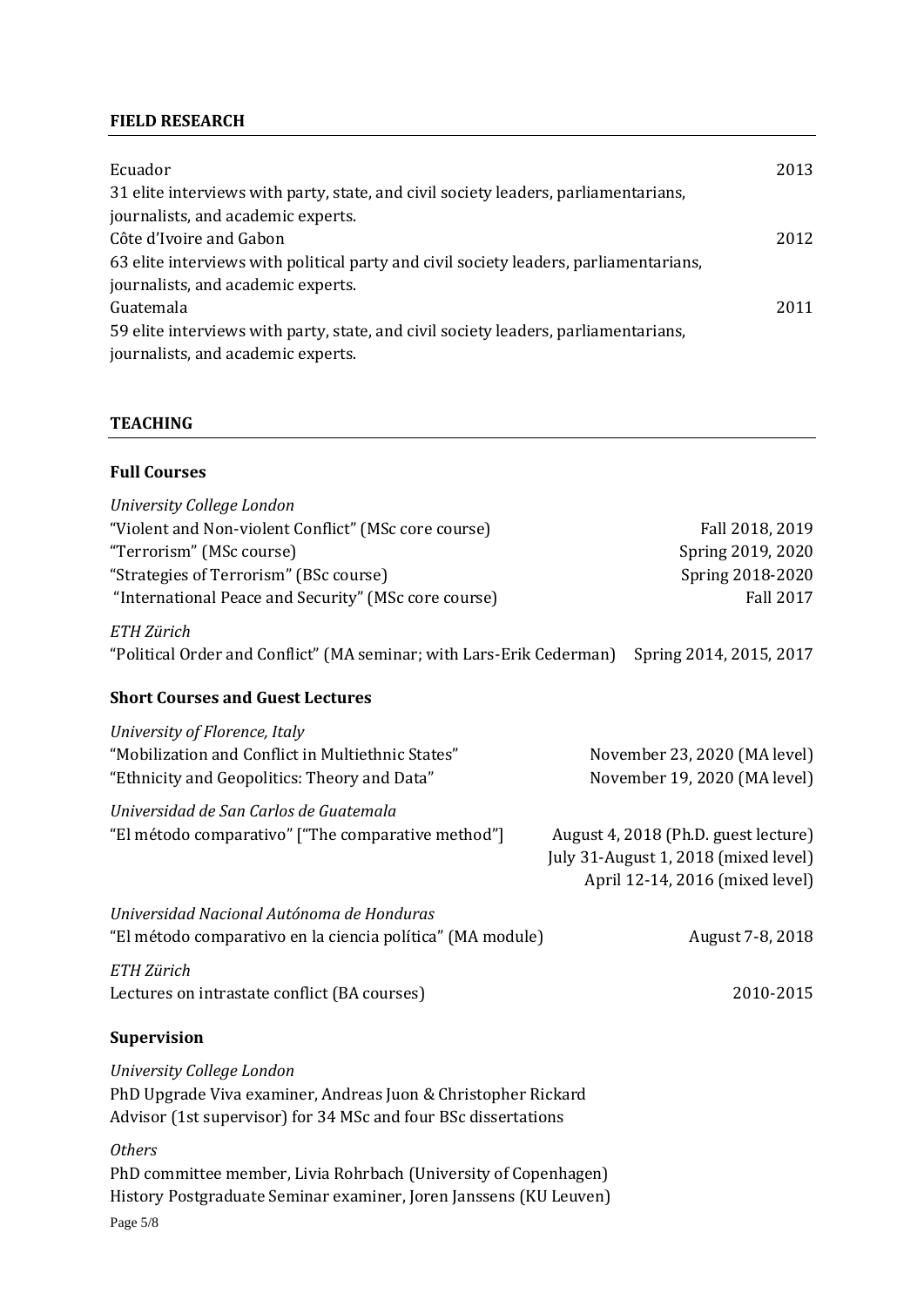MA committee member and 2nd supervisor, Shirkou Moradi (University of Zurich) MA committee member, Nihad Aboud (American University in Cairo) Personal tutor for approx. 60 MSc students

## **Other Teaching Experiences**

| Klubschule Migros Zurich                                           |                        |
|--------------------------------------------------------------------|------------------------|
| German language teacher for adults in Switzerland (various levels) | 2002-2013              |
| Casa Alianza, Tegucigalpa (Honduras)                               |                        |
| Algebra, reading, and other courses for street children            | Oct. 2008 - April 2009 |

### **ADMINISTRATIVE EXPERIENCE**

| University College London                                    |                  |
|--------------------------------------------------------------|------------------|
| Program director MSc Security Studies                        |                  |
| Member of departmental teaching, MSc steering, staff-student |                  |
| consultative, and Ethics committees                          | Since Sept. 2017 |

### **INVITED TALKS**

| Hertie School, Berlin<br>"State Violence, Collective Memories, and Post-war Support for the Left<br>in Guatemala"                                                                                                                                 | November 26, 2020 |
|---------------------------------------------------------------------------------------------------------------------------------------------------------------------------------------------------------------------------------------------------|-------------------|
| University of Glasgow<br>"Mobilization and Conflict in Multiethnic States" (book talk)                                                                                                                                                            | March 11, 2020    |
| <b>University of Amsterdam</b><br>"Mobilization and Conflict in Multiethnic States" (book talk)                                                                                                                                                   | February 18, 2020 |
| Universidad de El Salvador<br>"Movilización y participación política indígena en América Latina"<br>["Indigenous mobilization and political inclusion in Central America"]                                                                        | March 29, 2019    |
| Swiss Embassy in Guatemala, Guatemala City<br>"La desigualdad y el futuro de América Latina" ["Inequality and<br>the future of Latin America"]                                                                                                    | August 1, 2018    |
| Academia Diplómatica, Foreign Ministry, Guatemala City<br>"Relaciones étnicas de poder y conflicto en Estados Pluriétnicos.<br>La experiencia de Suiza" ["Ethnic power relations and conflict in multiethnic<br>states. The case of Switzerland"] | July 31, 2018     |
| University of Oxford<br>"From claims to violence: signaling, outbidding, and escalation in ethnic conflict"                                                                                                                                       | March 1, 2018     |
| University of Copenhagen<br>"Colonialism, elite networks, and the origins of ethnic power-sharing"                                                                                                                                                | March 16, 2017    |
| University of Maryland, College Park, MD<br>Page 6/8                                                                                                                                                                                              | April 4, 2016     |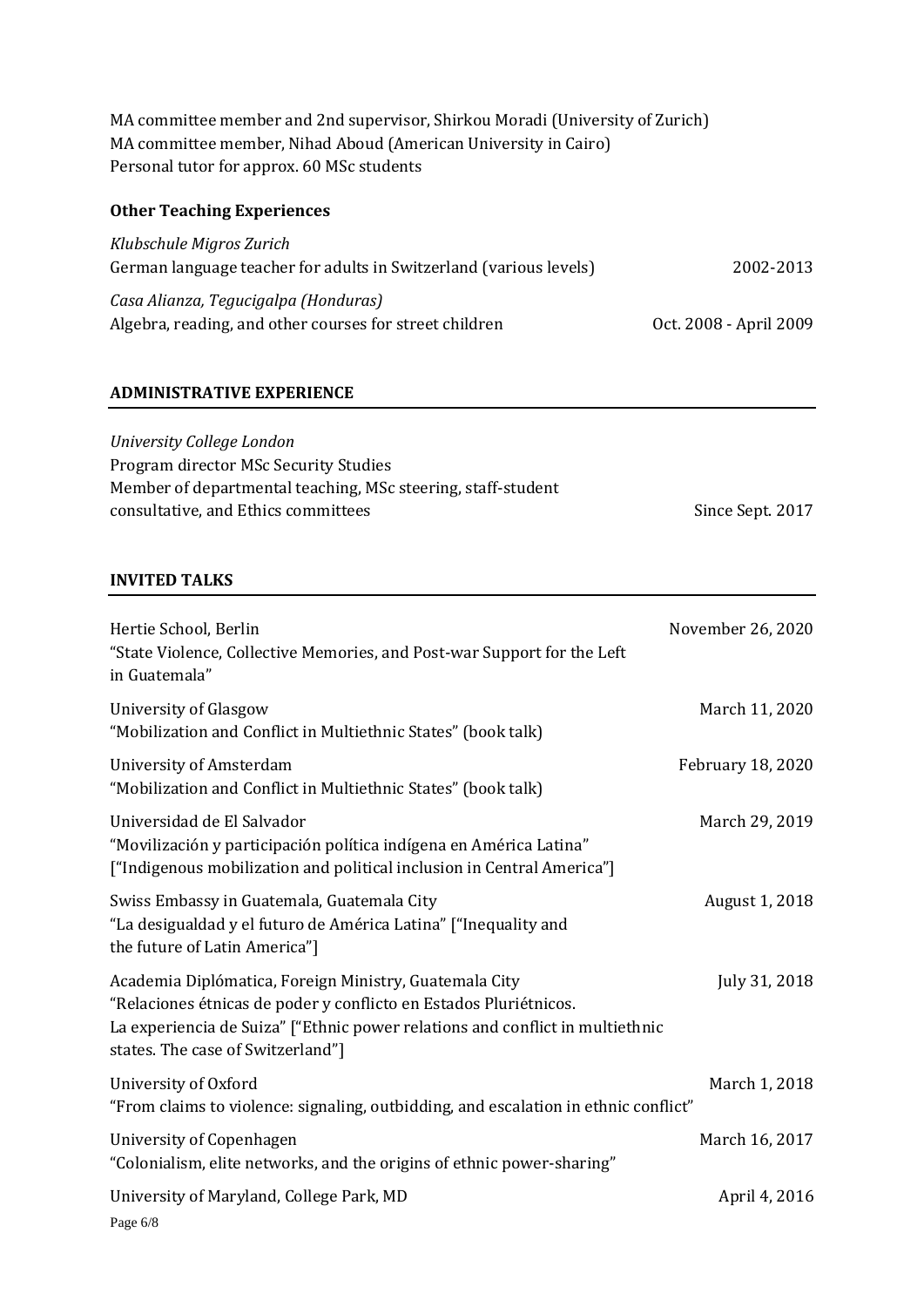| "Colonialism, ethnic Stratification, and the equilibrium of inequality:<br>Ethnic conflict in postcolonial states"                                                                                                                                              |                    |  |
|-----------------------------------------------------------------------------------------------------------------------------------------------------------------------------------------------------------------------------------------------------------------|--------------------|--|
| Ghana Center for Democratic Development (CDD), Accra (Ghana)<br>"Ethnic power relations and conflict: lessons from around the world"                                                                                                                            | July 23, 2015      |  |
| American University in Cairo (Egypt)<br>"Ethnic exclusion, mobilization, and conflict in Africa and the Middle East"                                                                                                                                            | Sept. 24, 2014     |  |
| Universidad de San Carlos de Guatemala<br>"Movilización étnica, igualdad y conflicto en estados multiétnicos: Un análisis<br>teórico y empírico" ["Ethnic mobilization, equality, and conflict in multiethnic<br>states: a theoretical and empirical analysis"] | July 30 & 31, 2014 |  |
| University of Bern (Switzerland)<br>"Ethnic Mobilization, equality and conflict in multiethnic states"                                                                                                                                                          | February 25, 2014  |  |
| Annual general meeting of the Guatemala Network Zurich (Switzerland)<br>"Kampf für politische Gerechtigkeit: Die Maya-Bewegung in Guatemala nach<br>dem Bürgerkrieg" [The struggle for political justice: the Maya movement in<br>post-conflict Guatemala"]     | June 9, 2012       |  |
| Social and Environmental Forum of East Switzerland, St. Gallen (Switzerland)<br>"Honduras - before and after the coup"                                                                                                                                          | May 8, 2010        |  |

# **RADIO APPEARANCES**

"Senegals Präsident Wade gibt sich geschlagen." ["Senegal's president Wade admits defeat."] Echo der Zeit, SR DRS (Switzerland). March 26, 2012. Online: http://www.srf.ch/sendungen/echo-der-zeit/hofieren-von-steuerfluechtlingen

## **SELECTED CONFERENCE PARTICIPATIONS**

| American Political Science Association (APSA), Annual Meeting     | 2013, 2015-2017, 2019, 2020 |
|-------------------------------------------------------------------|-----------------------------|
| European Political Science Association (EPSA), Annual Conference  | 2012, 2013, 2015, 2017      |
| International Studies Association (ISA), Annual Convention        | 2015, 2016, 2018            |
| Latin American Studies Association (LASA), Annual Congress        | 2013 2015-2019              |
| European Consortium for Political Research (ECPR), Joint Sessions | 2011, 2012                  |
| Swiss Political Science Association, Annual Congress              | 2013, 2017, 2020            |
| Midwest Political Science Association (MPSA), Annual Conference   | 2016, 2021                  |
| Italian Political Science Association (SISP), Annual Conference   | 2018                        |

## **LANGUAGES**

| German  | Native language                                       |
|---------|-------------------------------------------------------|
| English | Fluent, oral and written (TOEFL score, 2008: 115/120) |
| Spanish | Fluent, oral and written                              |